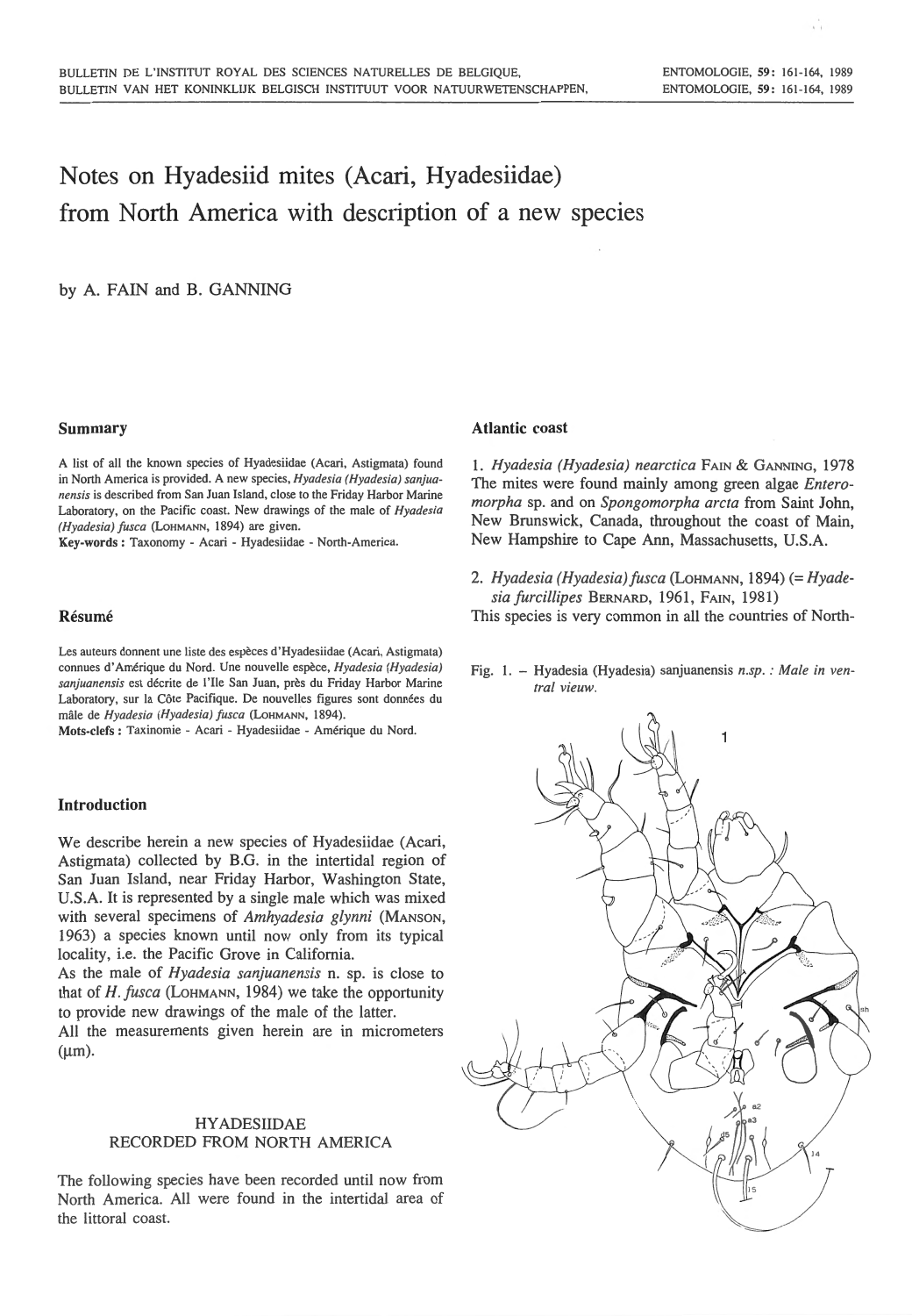

Fig. 2. - Hyadesia (Hyadesia) sanjuanensis *n.sp. : Male in dorsal vieuw.* 

Western Europe, including North of France. Recently, it has been recorded for the first time from the Atlantic coast of the U.S.A. The mites were found from two different places, i.e. in the Woods Hole area, Massachusetts (22 February 1976) and on concrete blocks in Long Island (Mosquito Cove), New York Coll. nº R-998; 8 October 1970). All the mites were collected by Dr R. Schuster (see Fain and Schuster, in press).

# Pacific coast

### 3. *Amhyadesia glynni* (MANSON, 1963)

This species was described from the interstices of the intertidal barnacle *Balanus glandula* at Hopkins Marine Station, Pacific Grove, California (December 1961). Several specimens (4 females and 3 nymphs) were found by B.G. on the coast of San Juan Island, close to the borders of Canada (9-10 ctober 1982).

''

#### 4. *Amhyadesia californica* FAIN & GANNING, 1979

The typical series was found on rocks among green algae *Rhizoclonium implexum,* in rocky tide pools just below high tide level. Locality : Leo Carillow, Beach, (between Santa Monica and Ventura), California. This locality is situated at 380 km SSE of Pacific Grove where *H. glynni*  had been collected.

## 5. *Hyadesia (Hyadesia) sanjuanensis* n. sp.

This species is represented by a single male found in the intertidal zone of San Juan Island, near Friday Harbor, Washington State. It was mixed with several specimens of *Amhyadesia glynni.* 

# Bermuda Islands

6. *Amhyadesia bermudana* FAIN & ScHUSTER, 1983 This species was very common in numerous localities of Bermuda Is.

7. *Amhyadesia atlantica* FAIN & ScHUSTER, 1983 Less frequent than *A. bermudana.* 

## Hyadesia (Hyadesia) sanjuanensis nov. spec.

*Male,* holotype (figs. 1-7) : Idiosoma 465 long and 318 maximum wide. *Dorsum* : Propodonotal shield wider (80) than long (36 in midline), with posterior border concave. Oil groves well developed, united in the midline and ending anteriorly at the sejugal furrow. Length of setae: *vi* 118; *sc e* 150; *sc i* 45; *dl* 39; *d2* and *d3* 60; *d4* 100; *l1*  45; *12* 40; *13* 30; h 165. All these setae are flexible and finely attenuated apically. The  $s$   $cx$  are thin and bear indistinct barbs, they are 100 long. *Venter:* Sternum fused posteriorly with the epimera II. Epimera Ill and IV free. Genital organ 45 wide, flanked by one seta at one side and 2 setae at the other side. Length of setae : *sh* 38; *a2*  25; *a3* 65; *d5* 36; *14* 36; *!5* 240 (incomplete). *Gnathosoma:*  100 long (palps included). Chelicerae 102 long. Grandjeand's organ thick, curved, 55 long. *Legs :* Length and maximum width of tarsi I-IV:  $30 \times 21$ ;  $34 \times 33$ ;  $38 \times 24$ ; 39 x 24. In a male specimen of . *fusca* from Ostend these measurements are the followings :  $31 \times 30$ ;  $39 \times 36$ ; 25 x 25; 25 x 25. Lengths of *claws* I-IV (measured in straight line) : 15-16-38-38. In a male of *H. fusca* these lengths are : 22-26-36-36. The tarsi III and IV are relatively longer in *H. sanjuanensis* than in *H. fusca* and they bear a modified bifid apical spine whilst in  $H$  fusca this spine is simple.

# *Habitat*

Holotype male and only known specimen, from the intertidal zone of the coast of San Juan Archipelago, close to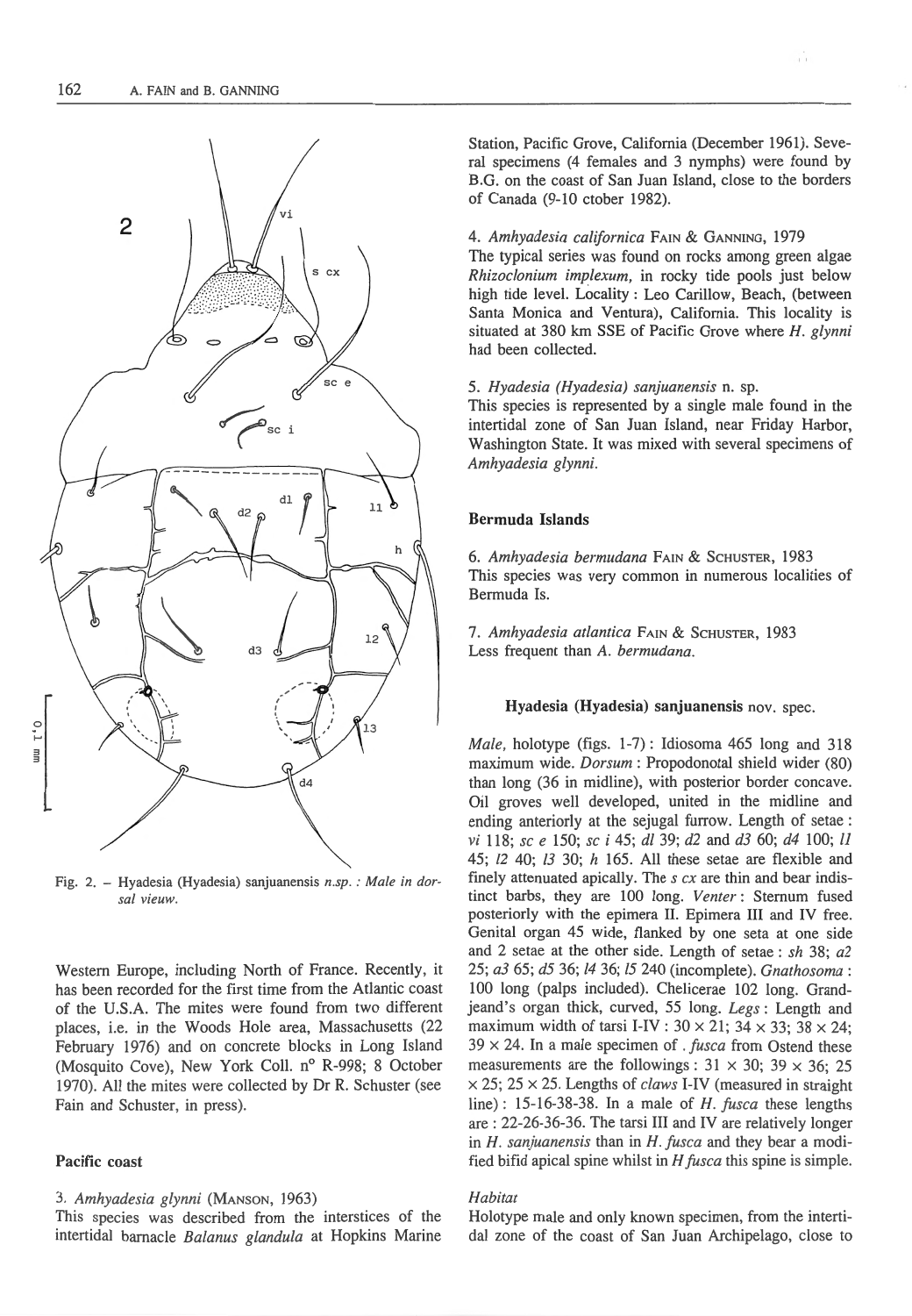

Figs. 3-7. - Hyadesia (Hyadesia) sanjuanensis *n.sp. Male: Genu, tibia and tarsus I in ventral view (3); tarsus I in dorsal view (4 ); tibia and tarsus II in lateral view (5 ); tibia and tarsus II/ in lateral view (6); tibia and tarsus IV in lateral view (7).* 

the Friday Harbor Marine Lab. of University of Washington, State of Washington, on the border of Canada. The mite was attached to algae and associated with 7 specimens of *Amhyadesia glynni.* 

Holotype in the Institut royal des Sciences naturelles de Belgique.

## *Remarks*

*H. sanjuanensis* is the most close to *H. fusca.* It is distinguished from this species by the following characters :

- 1. Tarsi III and IV distinctly longer than tarsi I and slightly longer than tarsi II and about 1,6 times as long as wide. In a male of *H. fusca* (from Ostend) the tarsi III and IV are distinctly shorter than tarsi II and slightly shorter than tarsi I and the ratio length : width in tarsi III and IV is approximately 1.
- 2. Anterior claws distinctly shorter than in *H. fusca*, whilst the posterior claws are subequal in both species.
- 3. Tarsi III-IV with a bifid spine. This spine is simple in *H. fusca .*
- 4. Legs II relatively much thicker than in *H. fusca.*
- 5. The two solenidia of genu I are strongly inequal (ratio 1:5). In *H. fusca* the ratio is 1:3.
- 6. Setae *s ex* with only very few and very short barbs. In *H. fusca* these barbs are more numerous and longer.
- 7. Setae *a3* relatively shorter than in *H. fusca* (66 long, instead of 130 in *H. fusca).*

# *Hyadesia (Hyadesia) fusca* (LoHMANN, 1894) *Hyadesia furcillipes* BENARD, 1961; FAIN, 1981 (Figs. 8-13)

*Hyadesia (Hyadesia)fusca* is very common in all the countries of North-West Europe. It has been recorded from Germany, Sweden, Norway, Finland, Ireland, England, The Netherlands, Belgium and France. In France it has been found only on the coasts of Normandy-Cotentin. Investigations in the more Southern parts of the Atlantic littoral of France (Brittany, Biarritz) were unsuccessful (FAIN, 1981 and unpublished).

Recently we have recorded this species from two places of the Atlantic coast of the U.S.A. (see above).

We give herein new drawings of the male of *H. fusca*  allowing to separate this species from *H. sanjuanensis.* 

Fig. 8. - Hyadesia (Hyadesia) fusca *(Lohmann) : Opisthogaster of the male (specimen from Ostend).* 



''